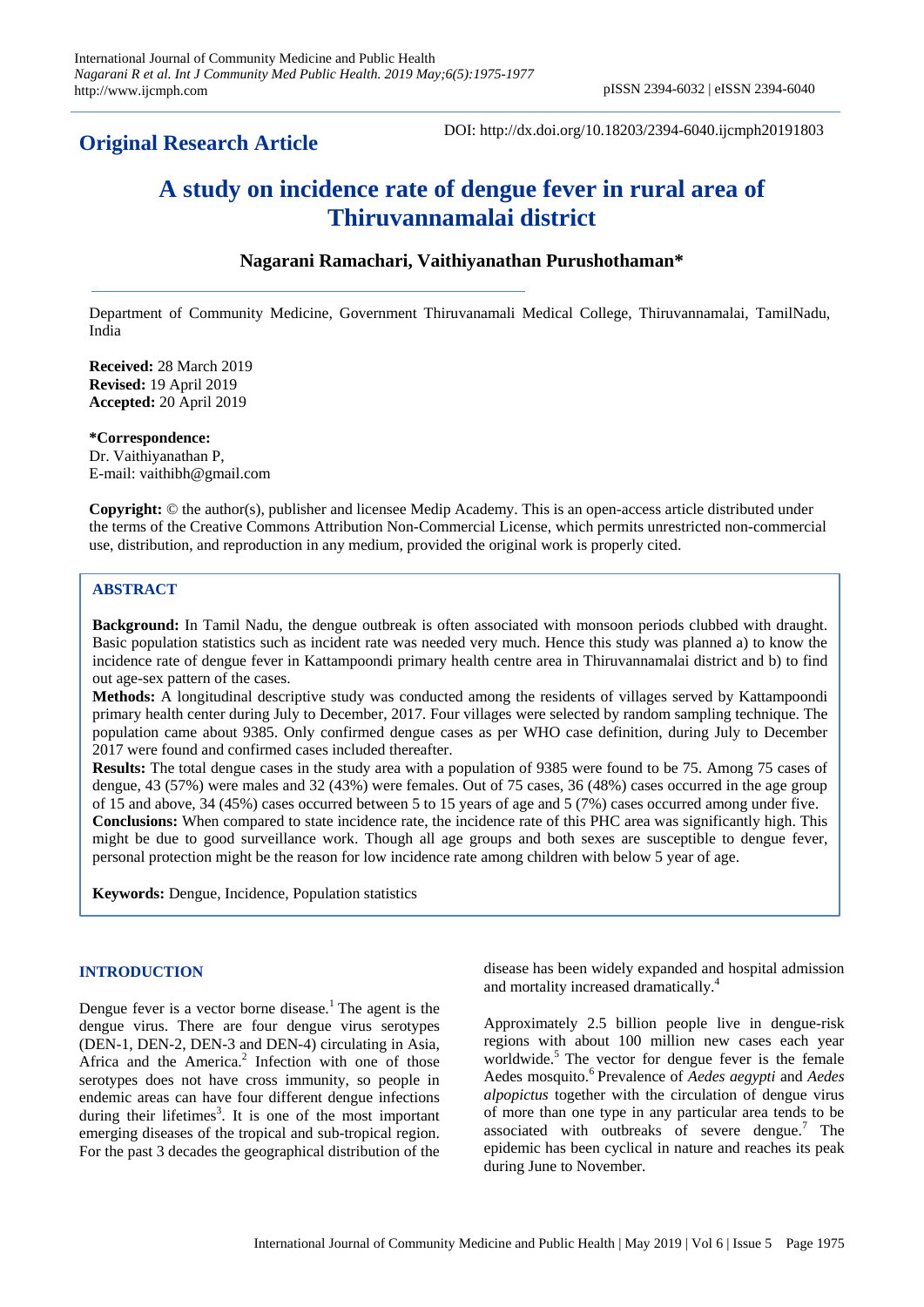In Tamil Nadu, the outbreak is often associated with monsoon periods clubbed with draught. People tend to store water for prolonged period. The climatic conditions and domestic water storage give ample opportunities to raise the vector mosquito population.<sup>8</sup> In raise the vector mosquito population.<sup>8</sup> In Thiruvannamalai district, it was observed that for the past 3 years, the outbreak starts on June or July, reached peak during August or September and tailed on December.

In our country, during 2016 there were 1,29,166 dengue cases reported all over the states and death toll was 245.<sup>9</sup> However it was feared that there might be under reporting. In most instances the private practitioners failed to come forward to report the dengue cases. In public sectors, the physicians or the public health workers were forced to bring down the disease burden. The other side of this approach might lead to under reporting. <sup>10</sup> Dengue cases may be missed due to decreased sensitivity of diagnostic tests.<sup>11</sup> Frequent sensitization programme for physicians, good surveillance system which included private practitioners and expectation over realistic goals might solve the problem of under reporting & missed diagnosis.<sup>12</sup>

Table 1 shows the recent incidence rate of dengue fever in Tamil Nadu and it was found to be 0.28/1000 during the year 2017.<sup>13</sup> Recently dengue cases and deaths are being reported every year from all the states & almost all districts of Tamil Nadu. Still we don't have population statistics of dengue. Basic population statistics such as incident rate was needed very much to know the trend, containment, preventive measures and the effect of the preventive measures. Hence this study was planned to know the incidence rate of dengue fever in Kattampoondi primary health centre area in Thiruvannamalai district from July to December 2017 and to find out age-sex pattern of the cases.

#### **METHODS**

A longitudinal descriptive study was conducted among the residents of villages served by Kattampoondi primary health center during July to December, 2017. Kattampoondi PHC area has 5 sub-centers. Each subcenter has 3 to 5 villages. Total 21 villages were served by this PHC area catering 25,672 populations. Four villages were selected by random sampling technique. The population came about 9385 in these selected villages. Only confirmed dengue cases as per WHO case definition, during July to December 2017 were included in the study.<sup>14</sup> The cases were out from fever register maintained in the primary health centre. Eight compulsory rotatory residential internees (CRRIs) of community medicine department were deputed for surveillance work during the study period. The index case was noted on 22nd July 2017 from a private hospital. CRRIs were engaged to do containment activities, fever surveillance and door to door survey in those areas along with the village health nurses. One private hospital was designated as sentinel site and cases were collected from the designated hospital. Blood samples were collected from suspected cases with history of fever more than 2 days. Reports were collected and confirmed cases included thereafter. Intense search was made to find out cases of dengue fever whatever the disease spectrum. Data were entered in Microsoft excel and results were expressed in incidence rates and percentages.

#### **RESULTS**

The total dengue cases in the study area with a population of 9385 were found to be 75. This included 13 cases treated outside the study area and excluded 3 visitor cases. No fatality due to dengue has occurred in this area. A cluster of 7 cases were noted in one village named Nadupattu in the Mariammankovil Street with a population of 52. Another cluster of 8 cases were found in another village named S.Valavetti, where there was a secluded residential area with 21 inmates. This gave the incidence rate of 9/1000/year.

#### **Table 1: The incidence rate of dengue fever in Tamil Nadu.**

| Year | <b>Reported</b><br>dengue cases | <b>Population</b> | <b>Incidence</b><br>rate/<br>1000/year |
|------|---------------------------------|-------------------|----------------------------------------|
| 2010 | 2,051                           | 6,85,15,977       | 0.03                                   |
| 2011 | 2,015                           | 7,25,73,144       | 0.03                                   |
| 2012 | 12,826                          | 7,36,39,140       | 0.174                                  |
| 2013 | 6,122                           | 7,43,19,757       | 0.082                                  |
| 2014 | 2,804                           | 7,54,78,738       | 0.037                                  |
| 2015 | 4,535                           | 7,66,56,206       | 0.059                                  |
| 2016 | 2,531                           | 7,78,81,463       | 0.032                                  |
| 2017 | 22,197                          | 7,90,96,413       | 0.28                                   |

Table 2 shows the age-sex distribution of dengue cases in the study population. Among 75 cases of dengue, 43 (57%) were males and 32 (43%) were females. Out of 75 cases, 36 (48%) cases occurred in the age group of 15 and above, 34 (45%) cases occurred between 5 to 15 years of age and 5 (7%) cases occurred among under 5.

#### **Table 2: Age-sex distribution of dengue cases.**

| Age (in<br>years)     | <b>Female</b>               | <b>Male</b> | <b>Total</b> |
|-----------------------|-----------------------------|-------------|--------------|
| <b>Under 5</b>        | $\mathcal{D}_{\mathcal{L}}$ | 3           | 5(7%)        |
| 5-14 years<br>of age  | 14                          | 20          | 34 (45%)     |
| 15 years<br>and above | 16                          | 20          | 36 (48%)     |
| <b>Total</b>          | 32 (43%)                    | 43 (57%)    | 75           |

#### **DISCUSSION**

A community based longitudinal descriptive study conducted among villages of Thiruvannamalai district have showed that the incidence rate of dengue were 9 per